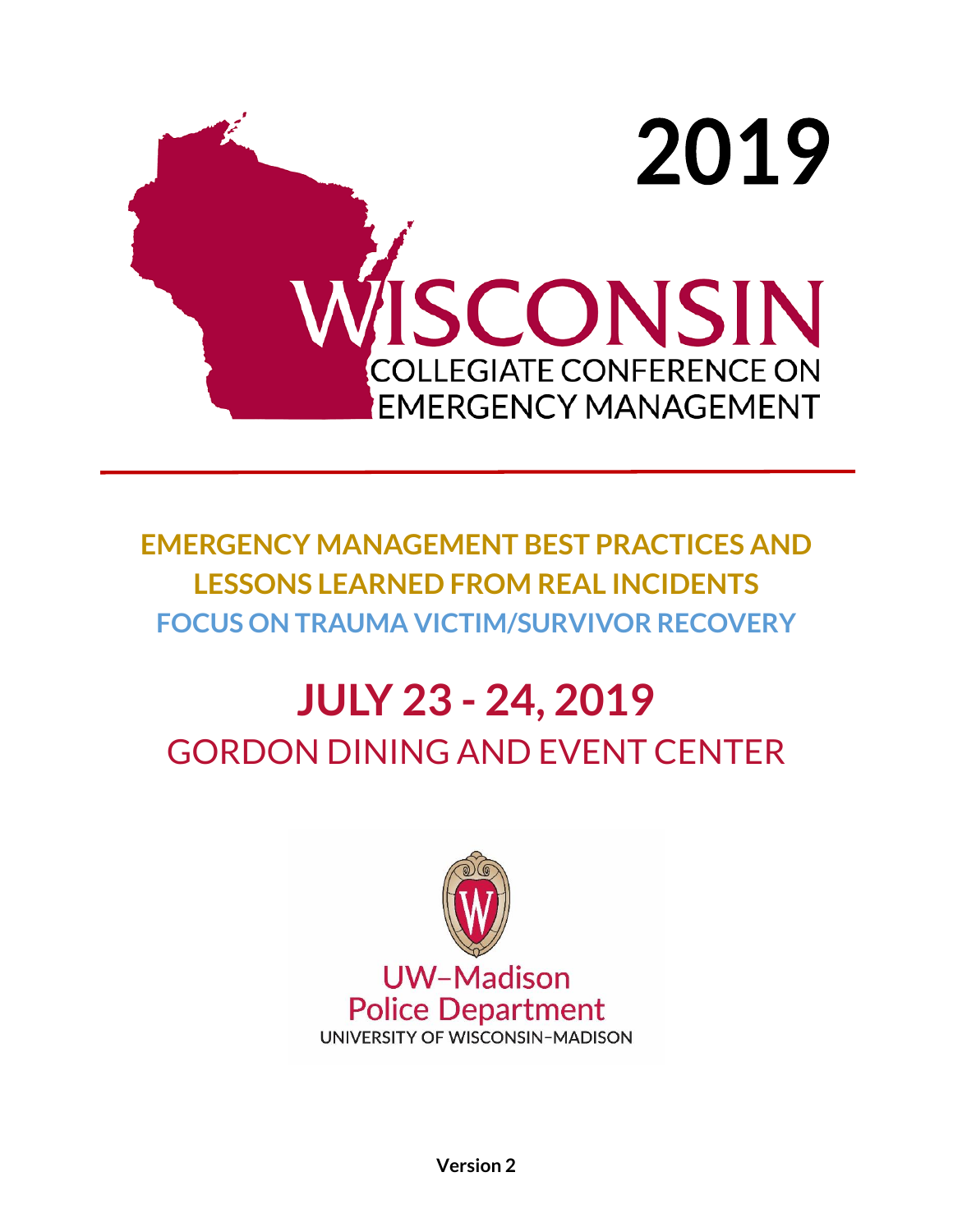### **AGENDA**

### **Day 1: July 23– Gordon Dining and Event Center (700 W Dayton St., Madison)**

| $8:15$ a.m.  | <b>Check-In and Networking</b>                                                                                                                                                                                                   | Symphony |
|--------------|----------------------------------------------------------------------------------------------------------------------------------------------------------------------------------------------------------------------------------|----------|
| $8:25$ a.m.  | <b>Opening Remarks</b><br>Chief Roman, University of Wisconsin-Madison Police<br>Department                                                                                                                                      | Symphony |
| $8:30$ a.m.  | Speaker - John De Silva, Director of Emergency<br>Management University of Virginia: The University of<br>Virginia's Planning and Response to the events of<br>August 2017 & August 2018                                         | Symphony |
| $9:45$ a.m.  | <b>BREAK</b>                                                                                                                                                                                                                     |          |
| $10:00$ a.m. | Speaker-David Hubeny, Executive Director, Office<br>of Emergency Management, Binghamton<br>University, Binghamton, New York: Case Study:<br>Lessons Learned from Hosting a Community Mega-<br><b>Shelter</b>                     | Symphony |
| $11:15$ a.m. | <b>BREAK</b>                                                                                                                                                                                                                     |          |
| 11:30 p.m.   | <b>LUNCH</b> - Speaker - Chris Fitzgerald, Baron County<br>Sheriff, Managing the Jaymee Closs Response                                                                                                                           | Symphony |
| 12:30 p.m.   | Speaker - Brian Casey, Minneapolis Police<br>Department, author of Good Cop Good Cop: Peer<br>Support: The Force Multiply to Ease Psychological<br>Trauma                                                                        | Symphony |
| 2:00 p.m.    | <b>BREAK</b>                                                                                                                                                                                                                     |          |
| $2:15$ p.m.  | Speakers - Dr Puni Kalra, PhD, Clinical Phycologist,<br>Mental Health First Responder and<br>Mr. Navdeep Singh Gill, Sikh Community Leader,<br>Oak Creek Sikh Temple: Sikh Temple of WI Shooting:<br>Victim Response & Aftermath | Symphony |
| $3:45$ p.m.  | Questions, Discussion, and Closing Remarks                                                                                                                                                                                       | Symphony |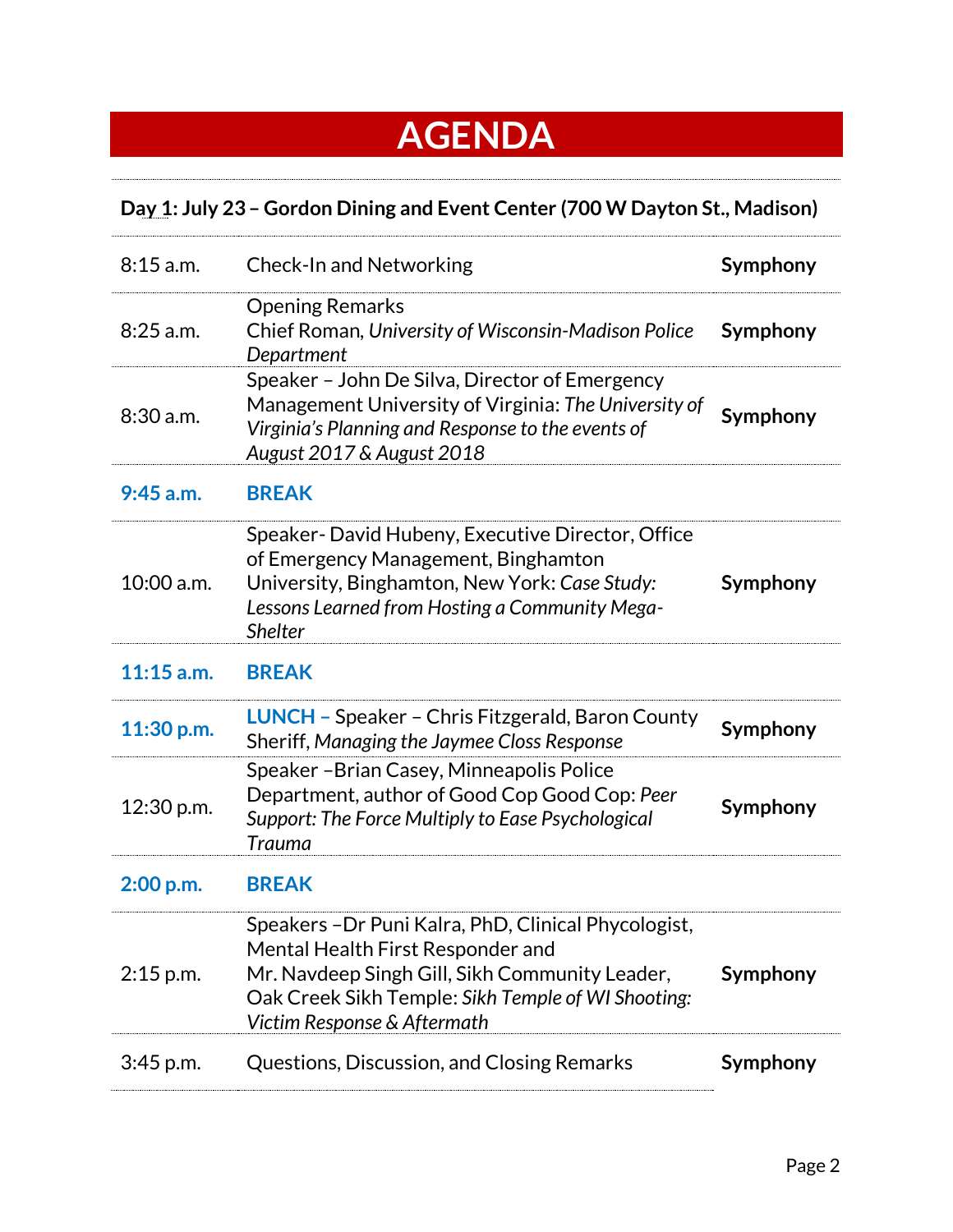| 4:00 p.m.                                                                   | <b>ADJOURNED</b>                                                                                                                   |                                                   |  |
|-----------------------------------------------------------------------------|------------------------------------------------------------------------------------------------------------------------------------|---------------------------------------------------|--|
| $5:00$ p.m.                                                                 | Social (optional)                                                                                                                  | <b>Memorial</b><br><b>Union</b><br><b>Terrace</b> |  |
| Day 2: July 24 - Gordon Dining and Event Center (700 W Dayton St., Madison) |                                                                                                                                    |                                                   |  |
| $8:15$ a.m.                                                                 | <b>Check-In and Networking</b>                                                                                                     | Symphony                                          |  |
| 8:25 a.m.                                                                   | <b>Opening Remarks</b>                                                                                                             | Symphony                                          |  |
| $8:30$ a.m.                                                                 | Speaker - Chief Charles Foulke, Middleton Police<br>Chief, A Challenging Month in Middleton, WI                                    | Symphony                                          |  |
| $10:00$ a.m.                                                                | <b>BREAK</b>                                                                                                                       |                                                   |  |
| $10:15$ a.m.                                                                | Speaker - Sharon Saia, CSW, MSW, Ohio State<br>University, Critical Incident Desensitization (CID)<br><b>Experiential Workshop</b> | Symphony                                          |  |
| $11:45$ a.m.                                                                | Questions, Discussion, and Closing Remarks                                                                                         | Symphony                                          |  |
| 12:00 p.m.                                                                  | <b>ADJOURNED</b>                                                                                                                   |                                                   |  |
| $12:15$ p.m.                                                                | UW System Breakout Session: Invite Only                                                                                            | Symphony                                          |  |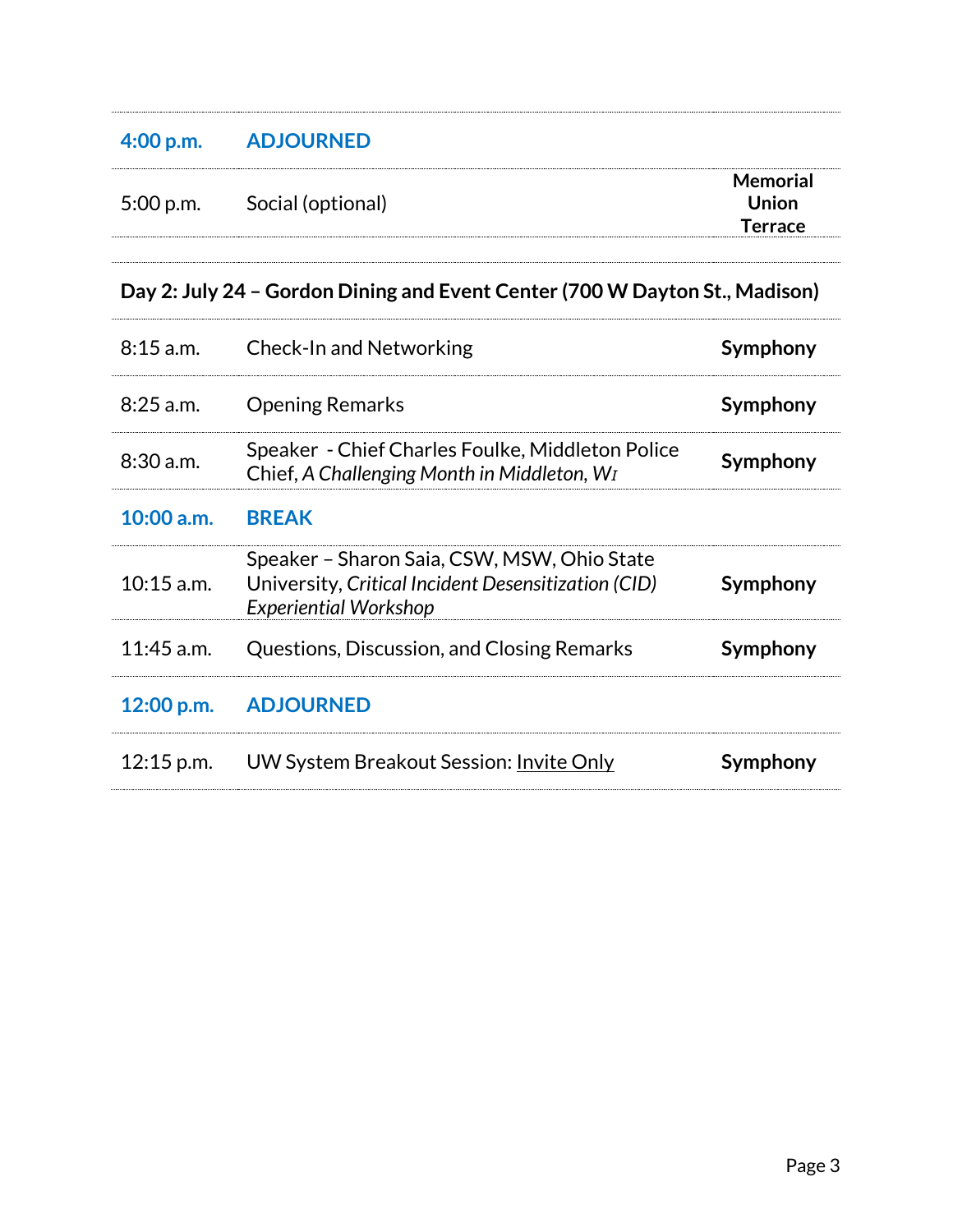## **TOPICS AND PRESENTERS**

**John De Silva UNIVERSITY OF VIRGINIA DIRECTOR OF EMERGENCY MANAGEMENT**

**BIO:** John DeSilva is the Director of Emergency Management at the University of Virginia in Charlottesville, Virginia, where he leads the academic emergency management program, as well as the institution's continuity of operations planning efforts. John has sixteen years of



experience in emergency management, with seven years in higher education, and nine years in local government. Before joining the University of Virginia in 2016, John was the emergency manager at Suffolk University in Boston, where he led the university's planning, response, and recovery to numerous natural and man-made events, including the Boston Marathon Bombings in 2013, and the string of blizzards that hit Boston in 2015. Prior to joining higher education, John had a 22-year career in the fire service, the last nine of which were as fire chief/director of emergency management. John has a Master's degree in Emergency Management from Jacksonville State University, and holds the IAEM's Certified Emergency Manager (CEM) designation.

#### **PRESENTATION:** *The University of Virginia's Planning and Response to the events of August 2017 & August 2018*

The University of Virginia's planning and response to the Unite the Right Rally in August of 2017, the lessons learned, and how the lessons learned from that event were applied to the planning and response efforts for the anniversary rally in August of 2018.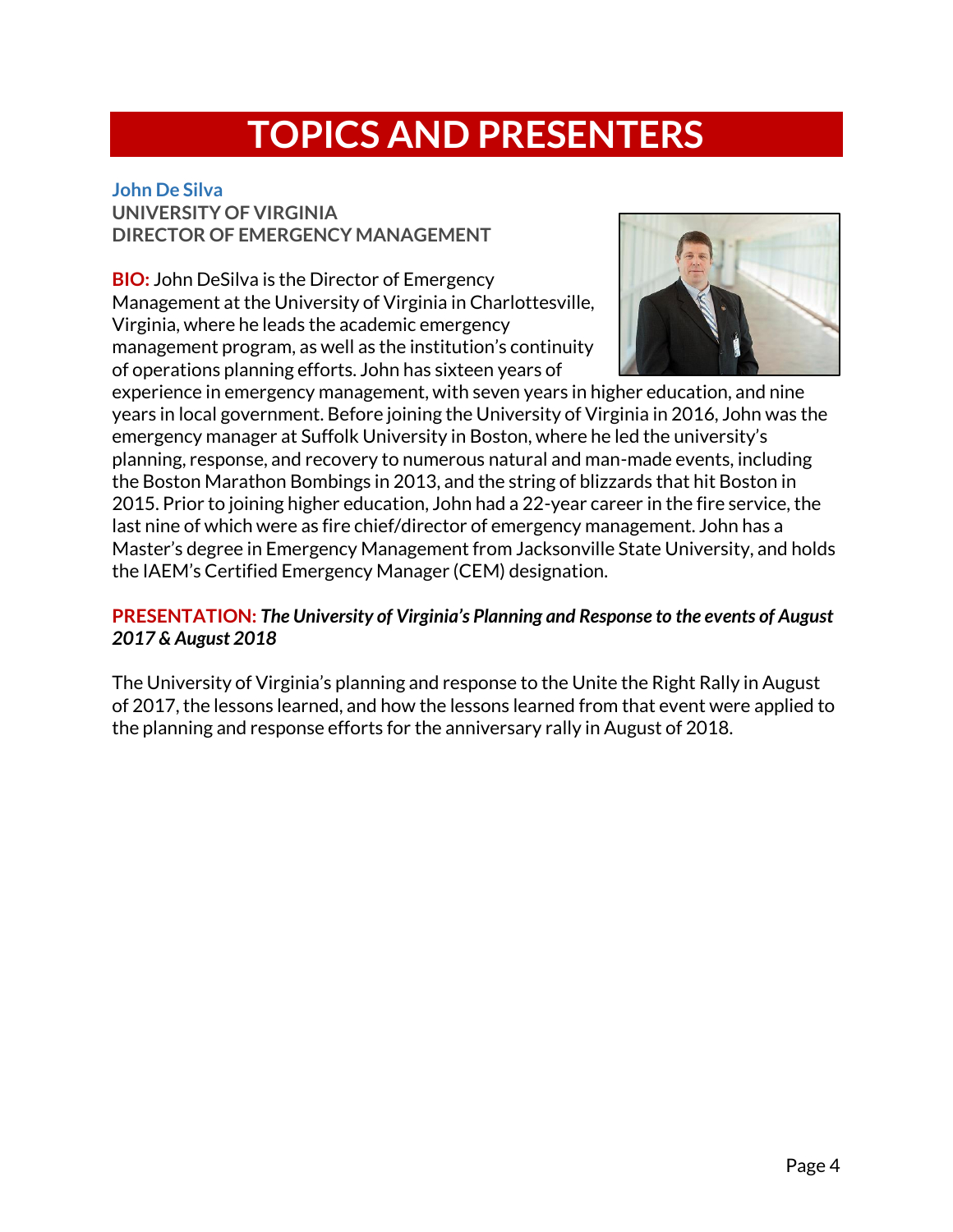#### **David Hubney**

**EXECUTIVE DIRECTOR, OFFICE OF EMERGENCY MANAGEMENT, BINGHAMTON UNIVERSITY, BINGHAMTON, NEW YORK**

**BIO:** Dave Hubeny has worked in the emergency services field for 28 years with extensive experience in firefighting, EMS, hazardous materials, technical rescue and emergency management. Dave is the Executive Director for the Office of Emergency Management at Binghamton University which



includes oversight responsibilities for the Office of Environmental Health and Safety. Dave is an adjunct instructor in Binghamton University's Public Administration and Public Health departments.

As an emergency manager, Dave has successfully managed a wide range of incidents including regional flooding, shelter management, utility failures, weather emergencies, pandemic response, and a wide range of other incidents. He has organized and run tabletop and full scale exercises on a number of topics, and has conducted exercises for other higher education institutions. Incident Action Plans, emergency plans and other related documents written by Dave have been adapted for use at a number of other colleges and universities across the country.

Dave has a master's degree in public administration and is a Certified Emergency Manager®. He is the current Vice Chair for the International Association of Emergency Manager's Universities and Colleges Caucus (IAEM UCC), a member of the Advisory Board for the National Center for Campus Public Safety (NCCPS) and has served on the Board of Directors for local non-profit organizations. He is currently a member of the Broome County Hazardous Materials Response Team as well as leader of Binghamton University's on-campus technical rescue team.

He resides in Endicott, New York with his wife Heather and daughter, Emma. Dave's son, Ryan, lives and works in Washington D.C. and son, Tyler, is a junior at Lafayette College in Easton, PA.

#### **PRESENTATION:** *Case Study: Lessons Learned from Hosting a Community Mega-Shelter*

In a span of 5 years, Binghamton University twice found itself as the host site for members of the local community as they escaped rising flood waters. When significant portions of New York State found itself experiencing record flooding, thousands of people were evacuated from their homes with very little warning. Over 2,000 members of the community were welcomed to the Binghamton University campus for emergency shelter and care. Operating both a general population and a functional medical needs shelter, Binghamton University was able to utilize the Incident Command System (ICS) to manage this highly complex event.

This case study will present the challenges, obstacles, and lessons learned from Binghamton University's experience while operating mega-shelters during two separate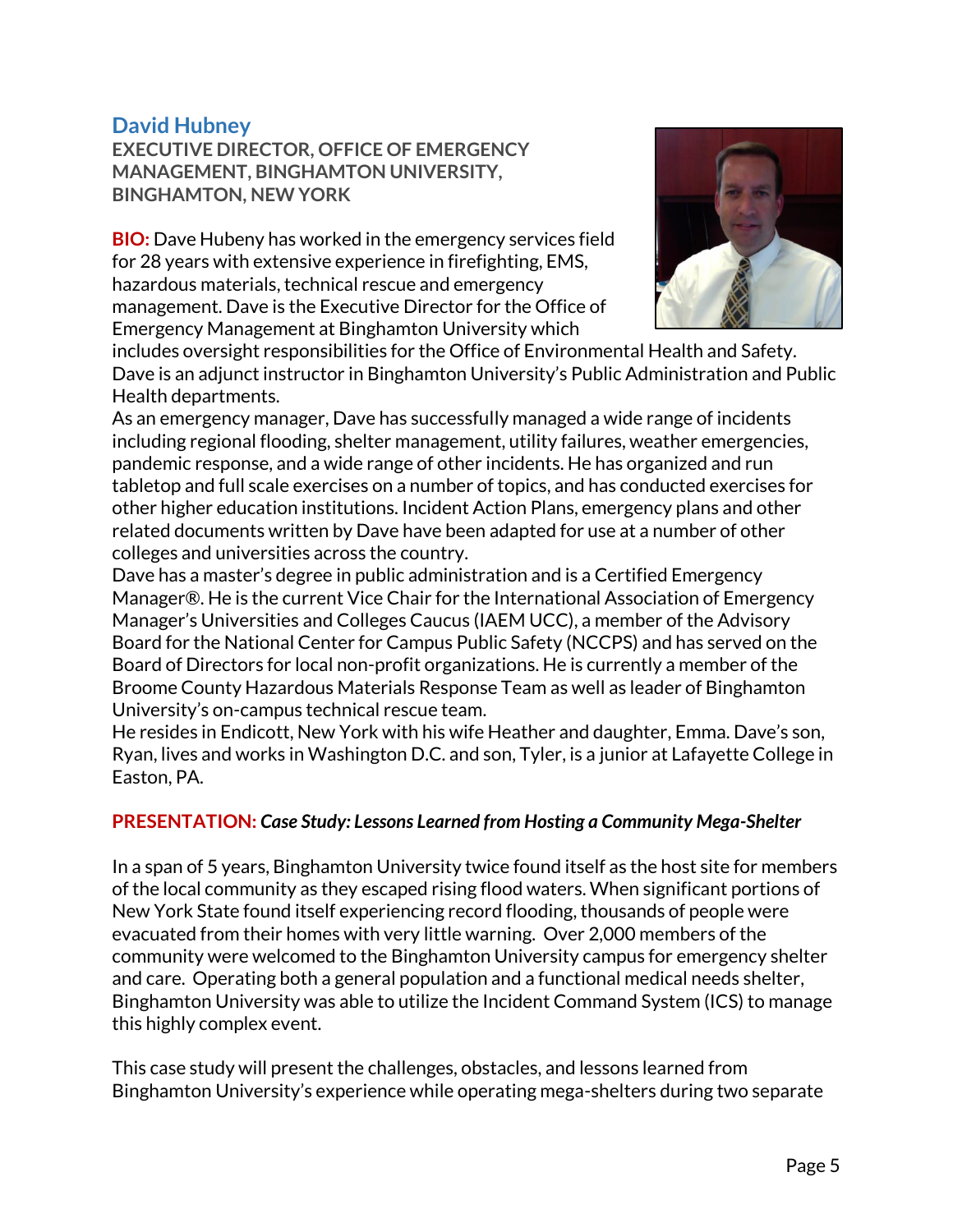flooding incidents. From volunteer management, to evacuee services, to the use of the Incident Command System, the presentation will highlight successes and failures experienced along the way.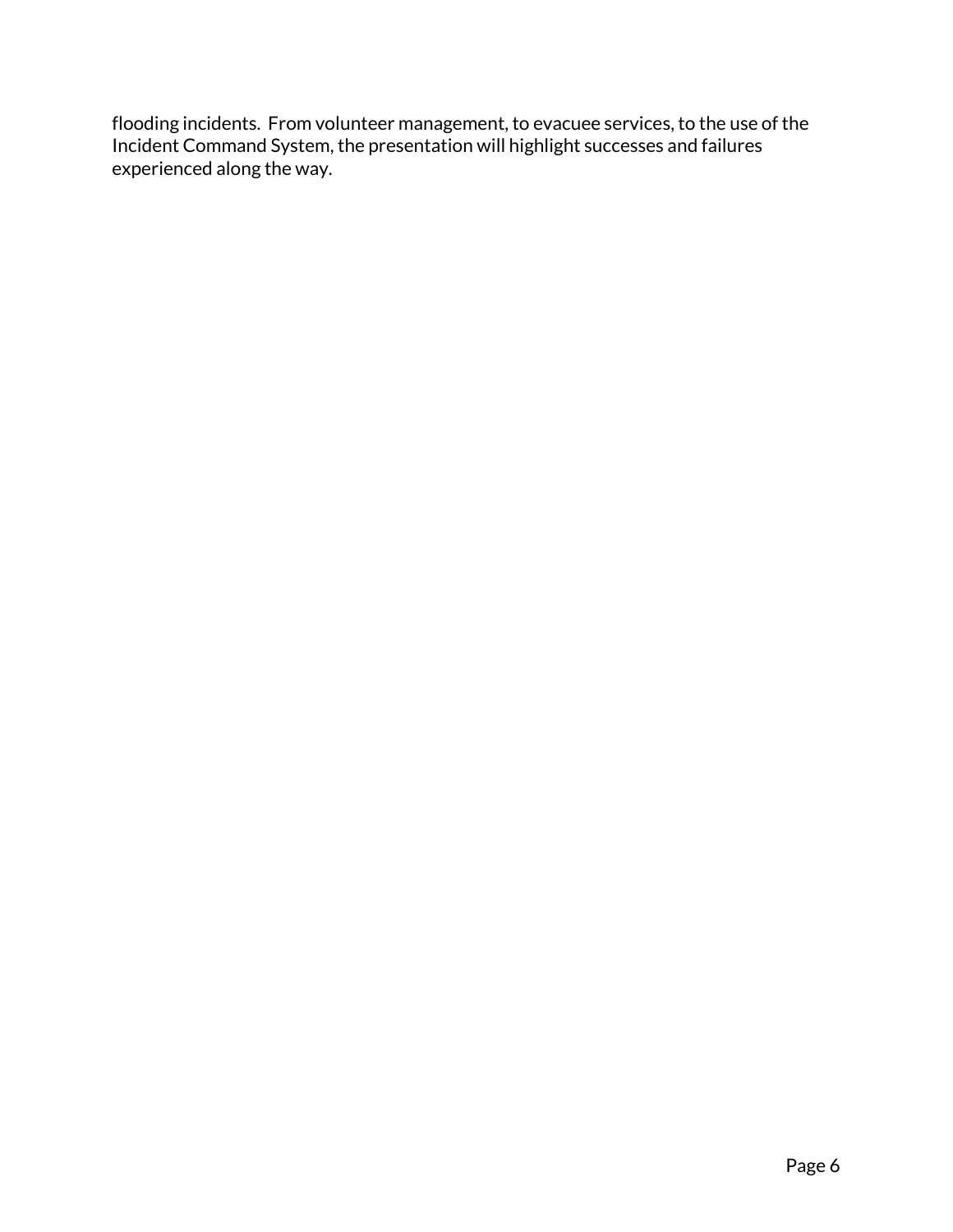#### **Chris Fitzgerald, BARON COUNTY SHERIFF**

**BIO:** Sheriff Chris Fitzgerald is Barron County Wisconsin Sheriff. After graduating from Rice Lake High School and then attended UW Barron and UW Superior colleges. He worked with 4 different police departments within the county, before taking the position of Sheriff in 2008 when he was appointed to the position by then Governor, Jim Doyle. He's been excited to serve ever since.



Chris and his wife, Holly, have two children and one of Chris's passions is to support and help better the county for youth. "We might not be able to fix the life choices older people have made already, but we can work together with our youth to educate them early about their life choices."

#### **PRESENTATION:** *Managing The Jaymee Closs Response*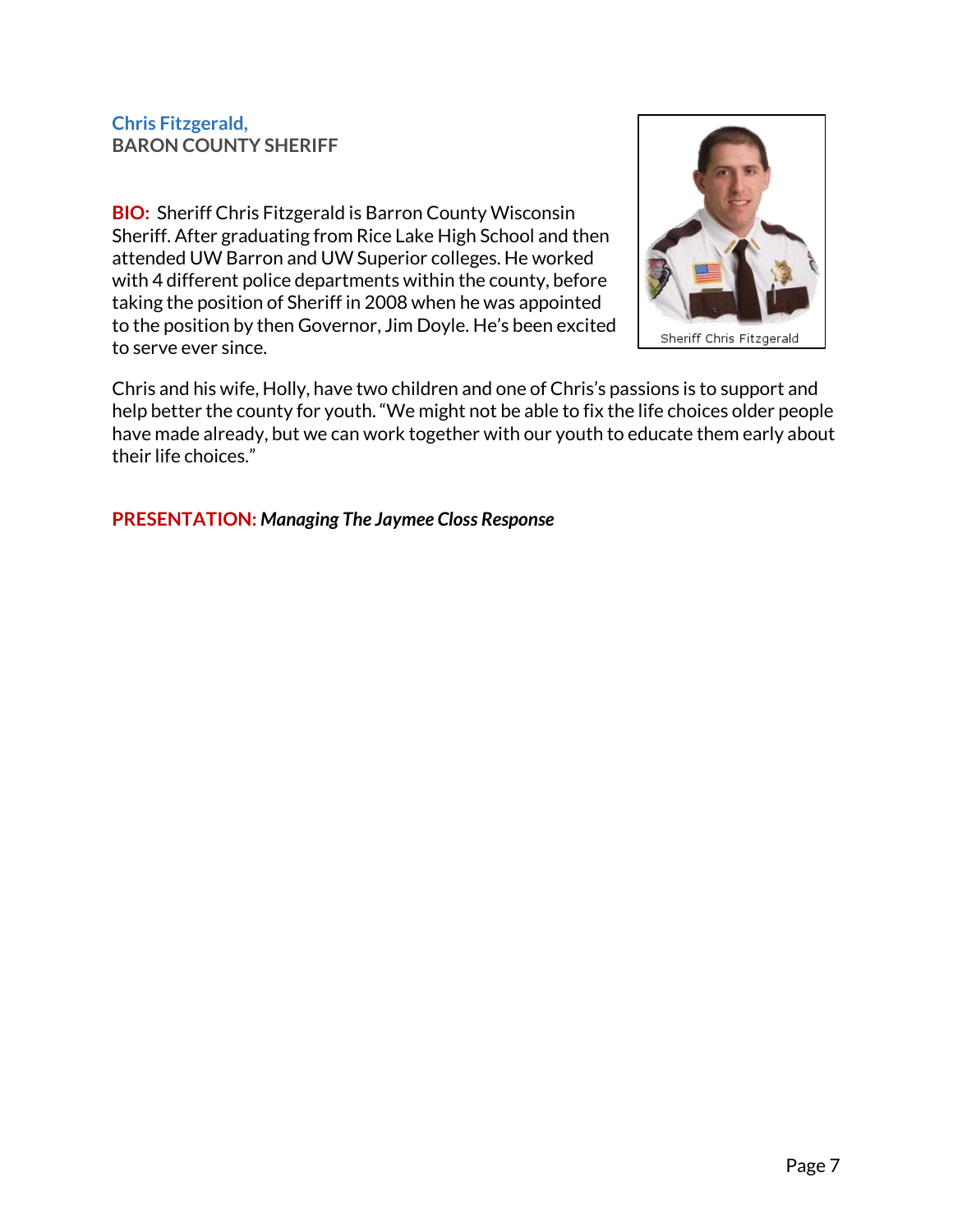#### **Brian Casey MINNEAPOLIS POLICE DEPARTMENT**

**BIO:** Brian Casey is the Author of *Good Cop Good Cop* and a police sergeant and director of an Employee Assistance Program. He has a degree in Health Education from the University of Minnesota and over thirty years of experience working as a paramedic, EMS Educator and police officer. His personal experience with critical incidents and his work as a health educator have given him special insight into the health and wellbeing of public safety personnel.



Sergeant Casey directs law enforcement officers to *do good work* and *to be a force for good*.

#### **PRESENTATION:** *Peer Support: The Force Multiply to Ease Psychological Traum***a.**

In this talk I describe a way to differentiate Critical Incidents and Traumatic Events from General Mental and Emotional Distress or a Behavioral Health Crisis. Additionally, I share my agency's experience utilizing peer support outreach to aid officers following potentially traumatic events. I would share a one-page how-to guide that includes critical messaging and specific steps to aid conversations. These tools could be utilized by peer support team members or anyone wanting to check-in with people who may have potentially been impacted by psychological trauma.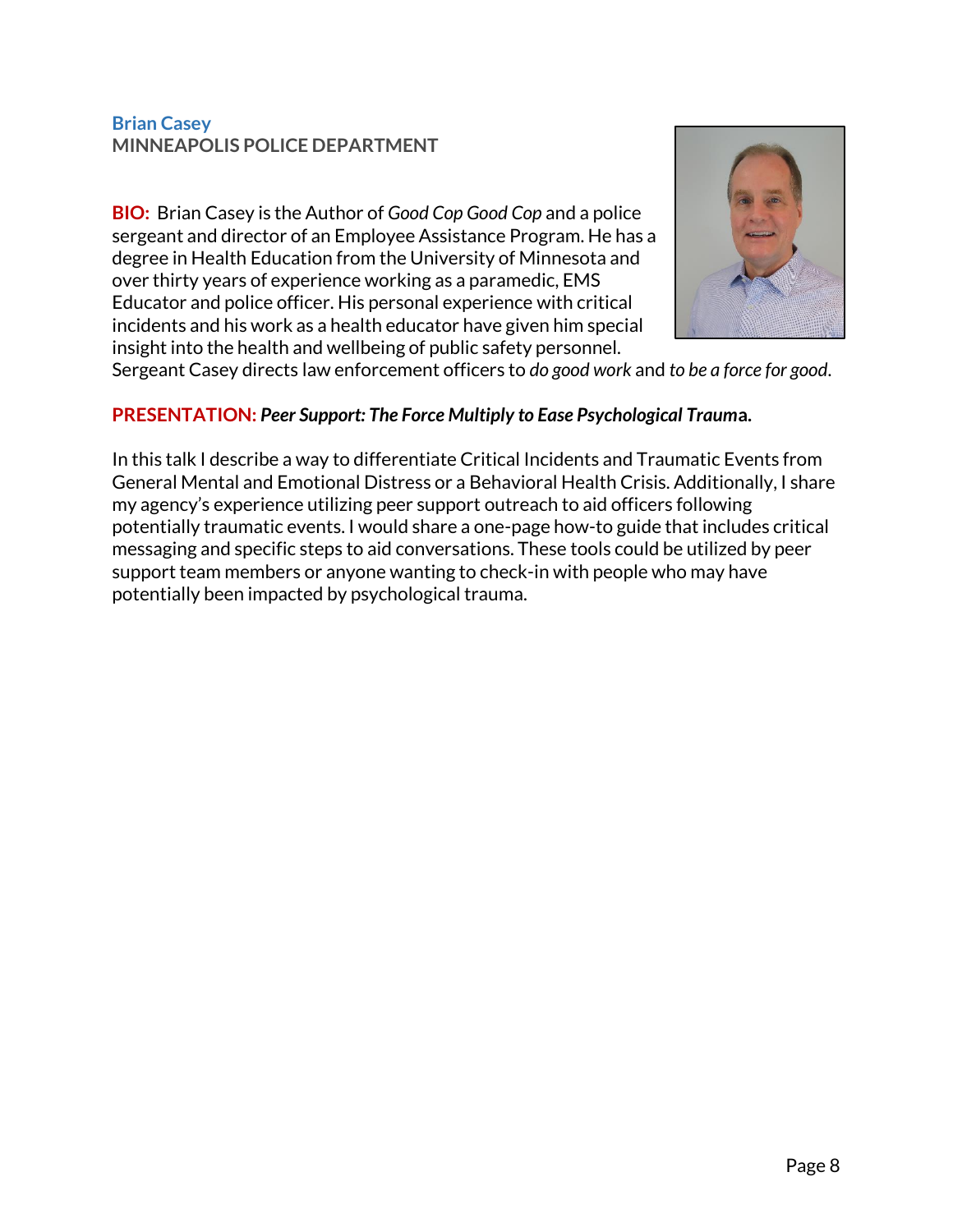#### **Dr. Puni Kalra**

**PHD, CLINICAL PHYCOLOGIST, MENTAL HEALTH FIRST RESPONDER, SIKH TEMPLE SHOOTING MENTAL HEALTH RESPONSE**

**BIO:** Puni Kalra has a PhD in Clinical Psychology with a specialization in cross-cultural trauma. For nearly two decades, she has worked with children, women, families, and communities of color who have faced traumatic events. She was

a first responder at the Columbine High School shooting in April 1999 and at the Aurora Movie Theater shooting in July 2012. Dr. Kalra is the founder of the Sikh Healing Collective, a mental health relief effort that was created to meet the immediate needs of the Sikh Community in response to the Sikh Temple Shooting in Oak Creek, Wisconsin in August 2012.

Dr. Kalra is currently an Adjunct Faculty at the Center for Creative Leadership where she serves as an Executive Coach and Consultant. She specializes in executive leader assessment and development, team building, emotional intelligence, organizational and cultural change, and strategic planning. Dr. Kalra has a broad client base that spans across 20 countries and includes leaders in the following industries: Law enforcement, health care, education, technology, manufacturing, non-profit, and numerous federal government agencies (e.g. NASA, Air Force, Department of Labor, Department of Justice, Department of Agriculture, and Department of Homeland Security).

#### **Navdeep Sing Gill,**

**SIKH COMMUNITY LEADER IN WISCONSIN** 

**BIO:** Navdeep Gill is the son of one of the founding members of the Sikh Temple of Wisconsin. He was born and raised in southeastern Wisconsin. He is an active member in the Sikh community as a youth committee representative, youth mentor, and as a Sikh interfaith representative. After the attack on Aug 5, 2012, Navdeep stepped up to support the community in its healing. He has been an integral part of providing assistance to the victims and their families. He has

continued to take an active role by educating others about Sikhism and working within the community to help those in need. He is currently pursuing a career in medicine and will begin medical school in Fall of 2019.

#### **PRESENTATION:** *Sikh Temple of WI Shooting: Victim Response & Aftermath*

The presentation will review the response and aftermath of the shooting that took place at the Sikh Temple of WI - Oak Creek in August 2012. We will discuss the challenges



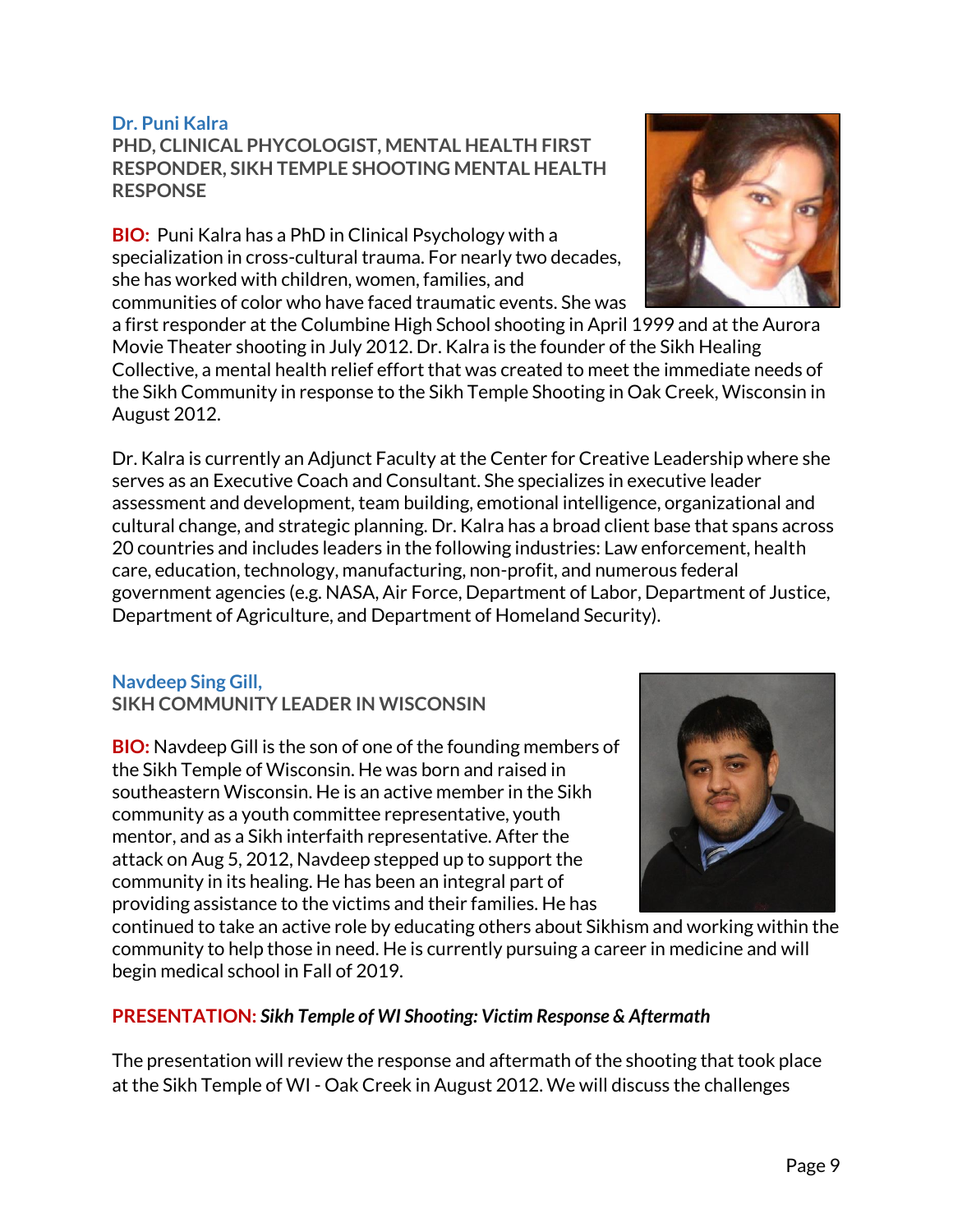faced, short and long-term community impact, mental health response, and lessons learned through a unique cultural lens.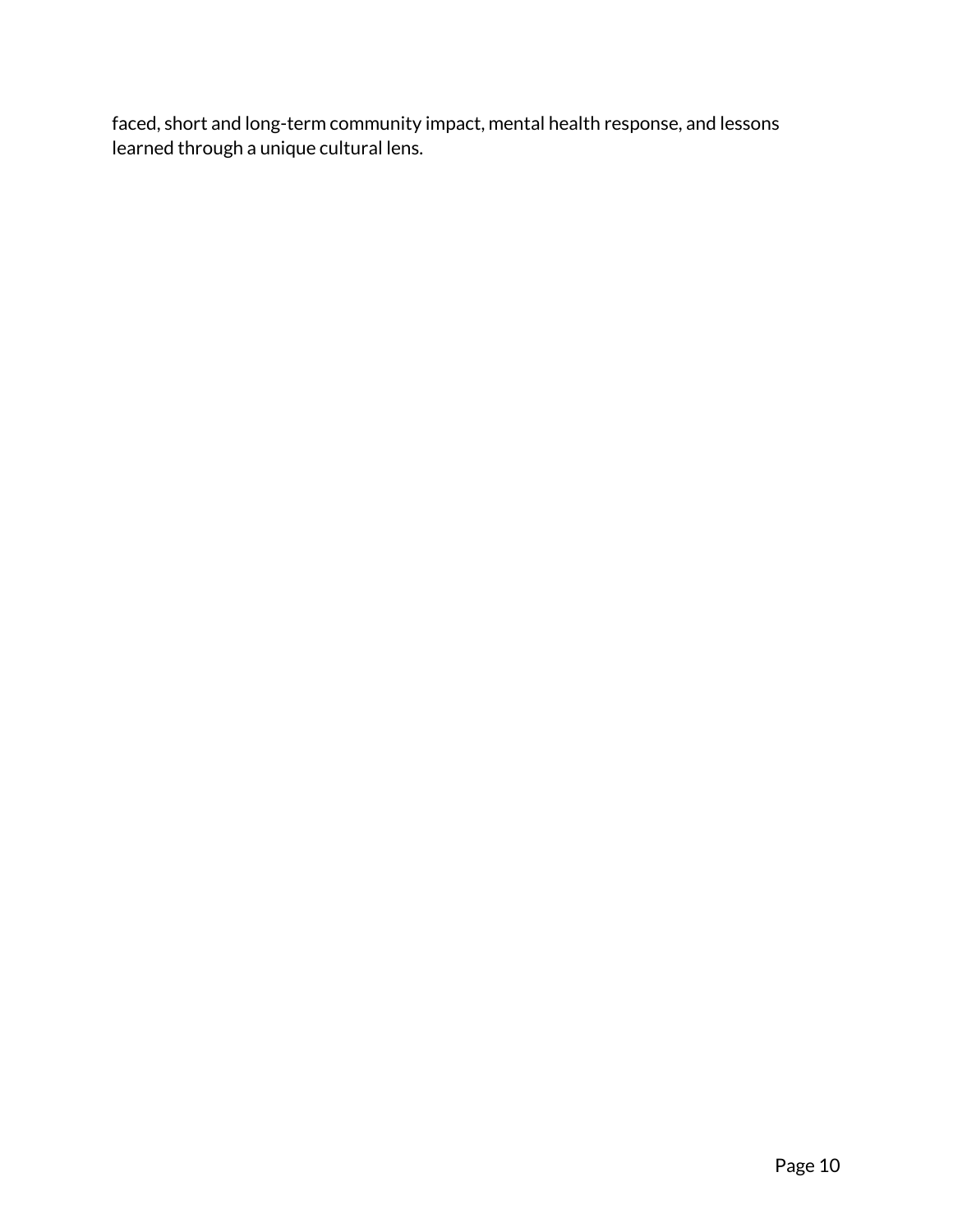#### **Chief Charles Foulke, CHIEF OF POLICE, MIDDLETON, WI**

**BIO:** Chief Charles Foulke has been a member of the Middleton Police Department since 1981, the last 5 years as Chief. Chief Foulke is a graduate of the University of Wisconsin and the 228th session of the FBI National Academy.



**PRESENTATION:** *A Challenging Month in Middleton, WI:* Middleton, Wisconsin's preparation for, response to, and recovery from the August 20, 2018 record flooding and September 19, 2018 active workplace shooter.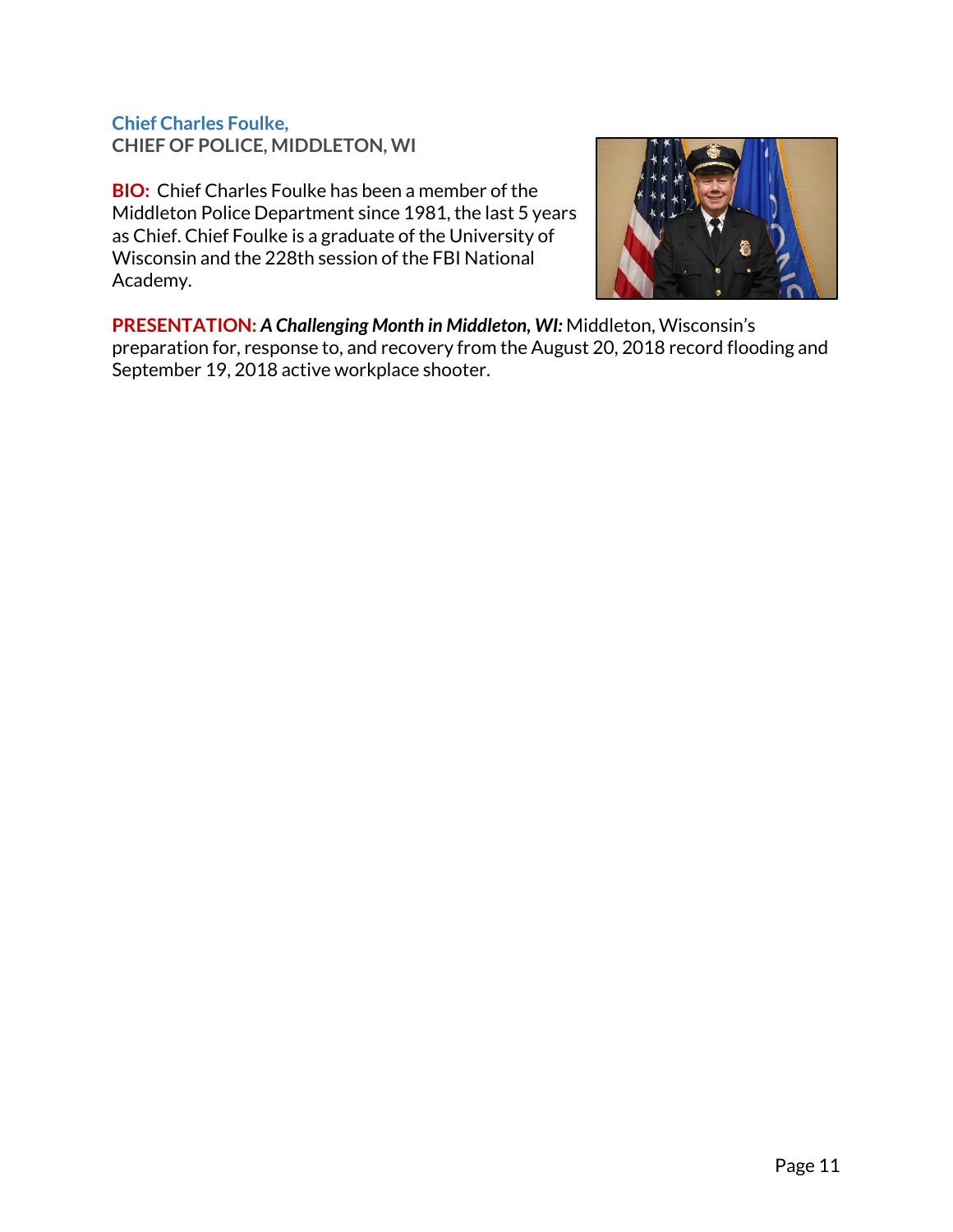#### **Sharon Saia, CSW, MSW OHIO STATE UNIVERSITY**

**BIO:** Sharon Saia, MSW, LISW-S, is the Director of the Employee Assistance Program and Behavioral Health at the Ohio State University. Sharon has had 30 years of experience in a wide array of mental health settings. She worked at Nationwide Childrens' Hospital providing services to chronically ill children and their families. While there she obtained her Certified Diabetes Educator



(CDE) certificate. Sharon worked in a variety of roles both clinical and operations management across eight states for a national behavioral health and employee assistance program companies. She has been trained in Critical Incident Stress Management (CISM) since 1996, doing debriefing work in both private and public sector organizations. Sharon has been a certified chemical dependency counselor III-E (CCDCIII-E) and is a Certified Therapist in EMDR (Eye Movement Desensitization Reprocessing). Before coming to Ohio State, Sharon worked as a therapist for 10 years at Central Ohio Behavioral Medicine, a private practice, providing services to individuals impacted by trauma, chronic illness, and mental illness. She does training for peer support teams and crisis intervention strategies. Sharon serves on the Board of several organizations, enjoys her family, exercise reading and travel.

**PRESENTATION: Trauma Victim/Survivor Psychological First Aid.**